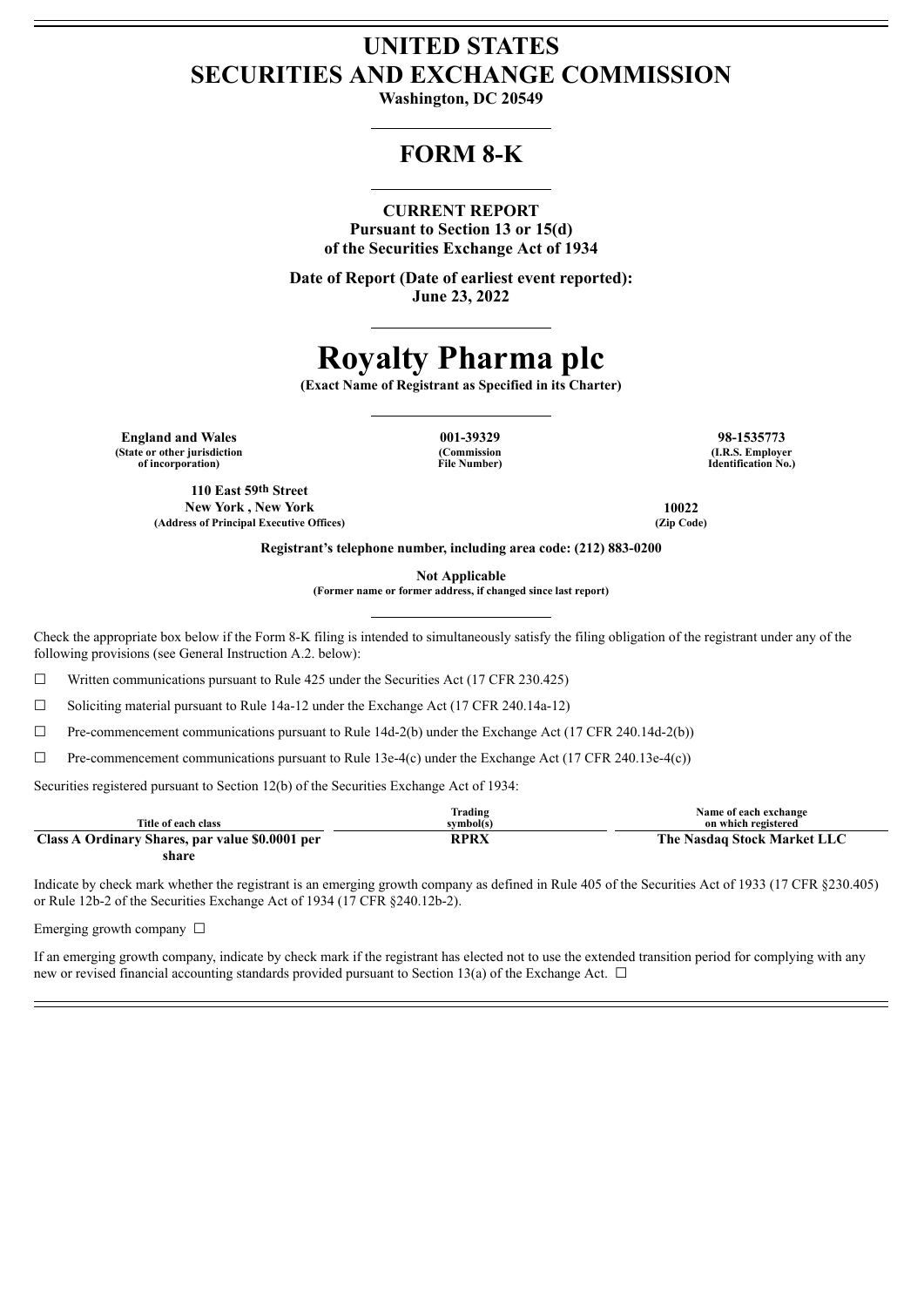#### **Item 5.07. Submission of Matters to a Vote of Security Holders.**

On June 23, 2022, Royalty Pharma plc (the "Company") held its annual general meeting of shareholders (the "Annual Meeting"). At the Annual Meeting, the Company's shareholders voted on eight proposals, each of which is described in more detail in the Company's definitive proxy statement filed with the Securities and Exchange Commission on April 28, 2022 (the "Proxy Statement"). There were 526,202,058 shares of the Company's Class A ordinary shares and Class B ordinary shares, voting as a single class, present or represented by proxy at the Annual Meeting, which represented 86.66% of the combined voting power of the Class A ordinary shares and Class B ordinary shares entitled to vote at the Annual Meeting, and which constituted a quorum for the transaction of business. Holders of the Company's Class A ordinary shares and Class B ordinary shares were entitled to one vote for each share held as of the record date described in the Proxy Statement. The Company's inspector of election certified the following vote tabulations:

#### Proposal 1. To elect ten directors, each by separate ordinary resolutions, to the Company's Board of Directors to serve until the 2023 Annual **General Meeting of Shareholders:**

| Nominee               | For           | Against    | Abstain | <b>Broker Non-Votes</b> |
|-----------------------|---------------|------------|---------|-------------------------|
| Pablo Legorreta       | 497,914,793   | 3,944,560  | 708,929 | 23,633,776              |
| Henry Fernandez       | 449,842,039   | 52,646,198 | 80,045  | 23,633,776              |
| <b>Bonnie Bassler</b> | 499,708,038   | 2,803,511  | 56,733  | 23,633,776              |
| Errol De Souza        | 460, 164, 216 | 42,322,200 | 81,866  | 23,633,776              |
| Catherine Engelbert   | 449,908,673   | 52,601,787 | 57,822  | 23,633,776              |
| M. Germano Giuliani   | 502,093,226   | 394,642    | 80.414  | 23,633,776              |
| David Hodgson         | 501,640,083   | 847,462    | 80,737  | 23,633,776              |
| Ted Love              | 461, 158, 768 | 41,329,460 | 80,054  | 23,633,776              |
| Gregory Norden        | 438,098,917   | 64,389,500 | 79,865  | 23,633,776              |
| Rory Riggs            | 501,544,818   | 1,007,592  | 15,872  | 23,633,776              |

Proposal 2. To approve, on a non-binding advisory basis, the compensation of the Company's named executive officers:

| For         | Against    | Abstain | <b>Broker Non-Votes</b> |
|-------------|------------|---------|-------------------------|
| 480,577,839 | 21,850,442 | 140,001 | 23,633,776              |

Proposal 3. To ratify the appointment of Ernst & Young LLP as the Company's independent registered public accounting firm:

| For         | Against | Abstain |
|-------------|---------|---------|
| 525,768,280 | 247,335 | 186.443 |

There were no broker non-votes on this proposal.

Proposal 4. To approve receipt of the Company's U.K. statutory accounts together with the Company's U.K. statutory reports, including the directors' report, the strategic report, the directors' remuneration report and the auditors' report for the fiscal year ended December 31, 2021 **("U.K. Annual Report and Accounts")**:

| For         | Against | Abstain | <b>Broker Non-Votes</b> |
|-------------|---------|---------|-------------------------|
| 501,932,527 | 84,391  | 551,364 | 23,633,776              |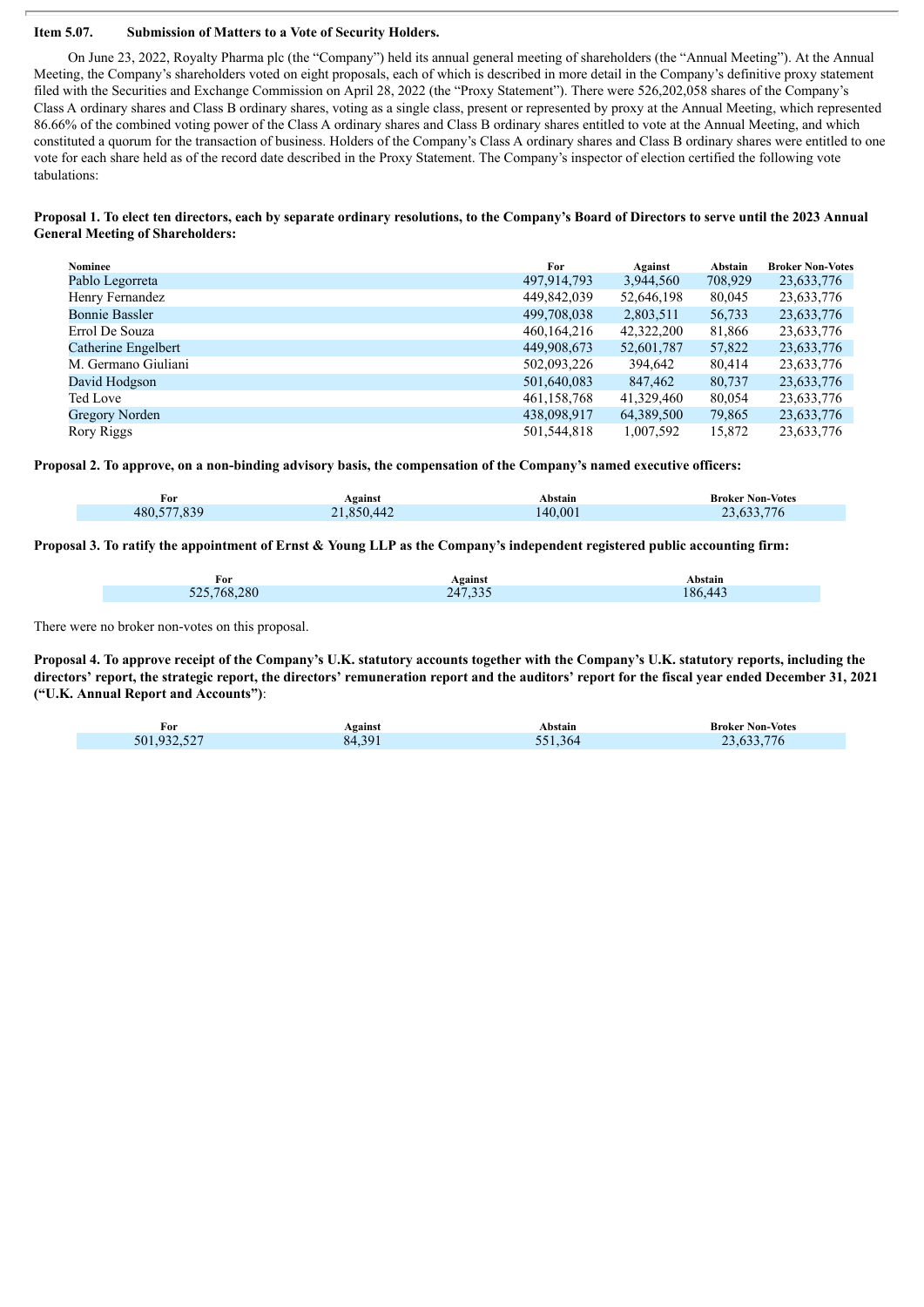Proposal 5. To approve, on a non-binding advisory basis, the Company's U.K. directors' remuneration report in the U.K. Annual Report and **Accounts:**

| T.<br>For                          | Against                 | Abstain | <b>Broker Non-Votes</b> |
|------------------------------------|-------------------------|---------|-------------------------|
| $1^{\sim}1$<br>482,274<br>7. I 4 I | 193.345<br>20.<br>ں ہے۔ | 100.816 | 533.776<br>$-$ n + +    |

Proposal 6. To re-appoint Ernst & Young Chartered Accountants as the Company's U.K. statutory auditor under the U.K. Companies Act 2006, to hold office until the conclusion of the next general meeting of shareholders at which the U.K. annual report and accounts are presented **to shareholders:**

| For                                                             | Against        | Abstain                                 |
|-----------------------------------------------------------------|----------------|-----------------------------------------|
| 50.022<br>u,<br>``<br>$\sim$<br>$\overline{\phantom{a}}$<br>--- | $-\sim$<br>504 | $\sim$ $\sim$ $\sim$<br>$\Omega$<br>XX. |
|                                                                 |                |                                         |

There were no broker non-votes on this proposal.

Proposal 7. To authorize the board of directors to determine the remuneration of the Company's U.K. statutory auditor:

| For         | Against | Abstain              | <b>Broker Non-Votes</b> |
|-------------|---------|----------------------|-------------------------|
| 502,036,049 | 464.254 | <b>37 Q70</b><br>6/9 | 23,633,776              |

Proposal 8. To approve the terms of the agreements and counterparties pursuant to which the Company may purchase its Class A ordinary **shares:**

| For         | <b>Against</b> | Abstain | <b>Broker Non-Votes</b> |
|-------------|----------------|---------|-------------------------|
| 501.270.812 | ,083,144       | 214,326 | 23,633,776              |